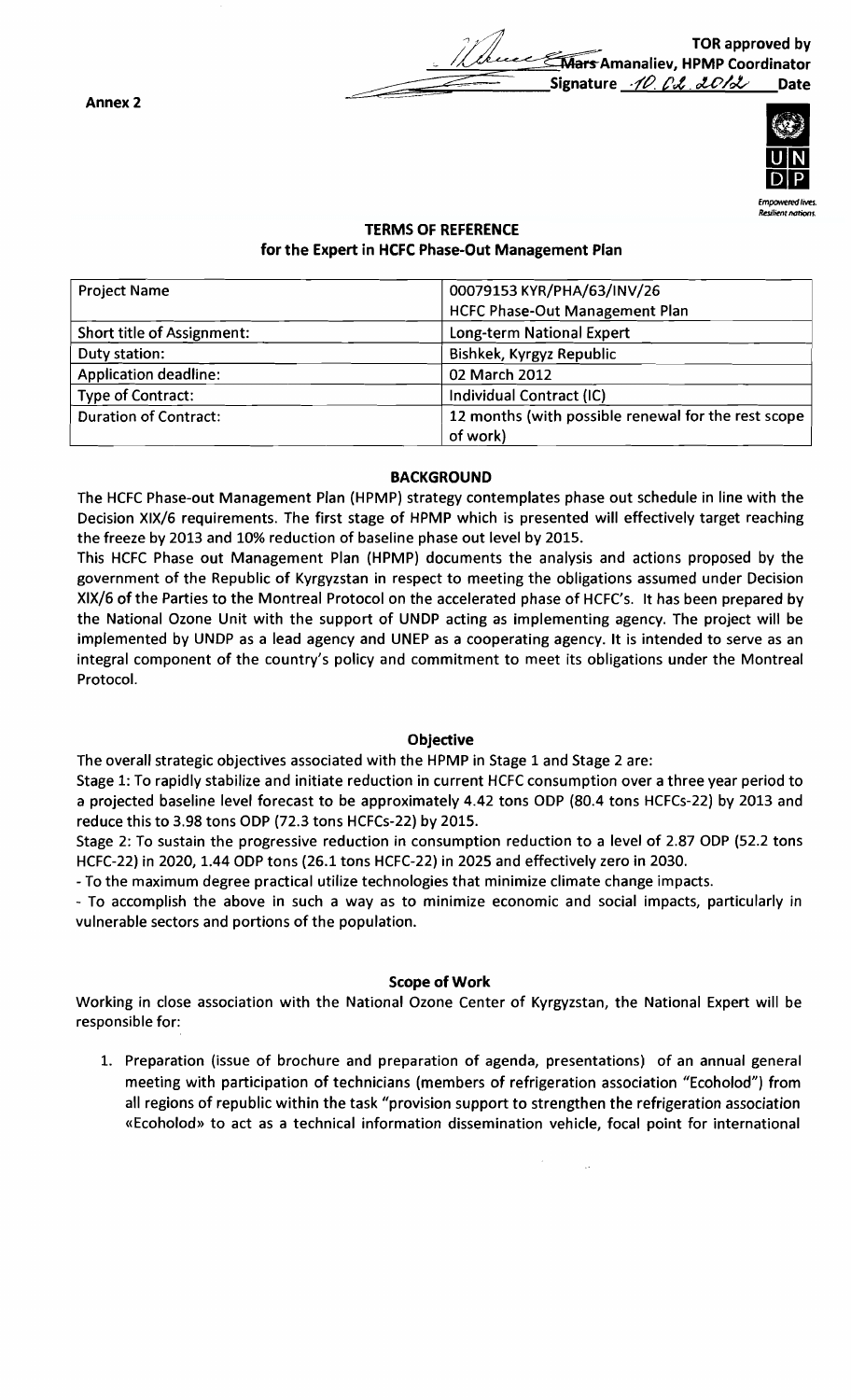networking on alternatives and modern practice and ongoing training facilitation";

- 2. Organization of an annual general meeting; preparation of a report on a meeting; submission of a report;
- 3. Preparation of a second set of trainings (2) on HCFCs and alternatives for refrigeration technicians:
- 4. (preparation of agenda, list of participants, presentations);
- 5. Implementation of training on HCFCs and alternatives in the northern region of the republic within the framework of second set of training for refrigeration technicians;
- 6. Implementation of training on HCFCs and alternatives in the southern region of the republic within the framework of second set of training for refrigeration technicians;
- 7. Preparation and submission of final report on HPMP activities in 2012;
- 8. Participation at preparatory works for Annual meeting of the Regional ozone network for Europe and Central Asia to be held on 27-30 March 2012;
- 9. Participation at workshops for customs officers (conducting practical trainings to detect ODS);
- 10. Preparation of the third set of training on HCFCs and alternatives for refrigeration technicians: (preparation of agenda, list of participants, presentations);
- 11. Implementation of training on HCFCs and alternatives in the republic within the framework of third set of training for refrigeration technicians;
- 12. Final report on undertaken works.

#### **FINAL DELIVERABLES**

|    | మహకతిని మా                                                                 | <b>PAYMENT STRUG URE:</b> |
|----|----------------------------------------------------------------------------|---------------------------|
| 1. | Intermediate report:                                                       | 15%                       |
|    | Agenda and LoP for Annual general meeting with participation of            |                           |
|    | technicians is prepared.                                                   |                           |
|    | The refrigeration association «Ecoholod» is being supported to act         |                           |
|    | as a technical information dissemination vehicle, focal point for          |                           |
|    | international networking on alternatives and modern practice and           |                           |
|    | ongoing training facilitation"                                             |                           |
|    | 2. Annual general meeting is organized; Report on the meeting is           | 15%                       |
|    | submitted                                                                  |                           |
|    | 3. Second set of trainings (2) on HCFCs and alternatives for refrigeration | 15%                       |
|    | technicians are conducted                                                  |                           |
| 4. | Trainings on HCFCs and alternatives in the northern region of the          | 10%                       |
|    | republic within the framework of second set of training for                |                           |
|    | refrigeration technicians are conducted                                    |                           |
| 5. | Trainings on HCFCs and alternatives in the southern region of the          | 10%                       |
|    | republic within the framework of second set of training for                |                           |
|    | refrigeration technicians are conducted                                    |                           |
| 6. | Intermediate report on HPMP activities in 2012                             | 10%                       |
|    | 7. Third set of training on HCFCs and alternatives for refrigeration       | 10%                       |
|    | technicians are conducted                                                  |                           |
| 8. | Trainings on HCFCs and alternatives in the republic within the             | 15%                       |
|    | framework of third set of training for refrigeration technicians are       |                           |
|    | conducted. Final report on undertaken works.                               |                           |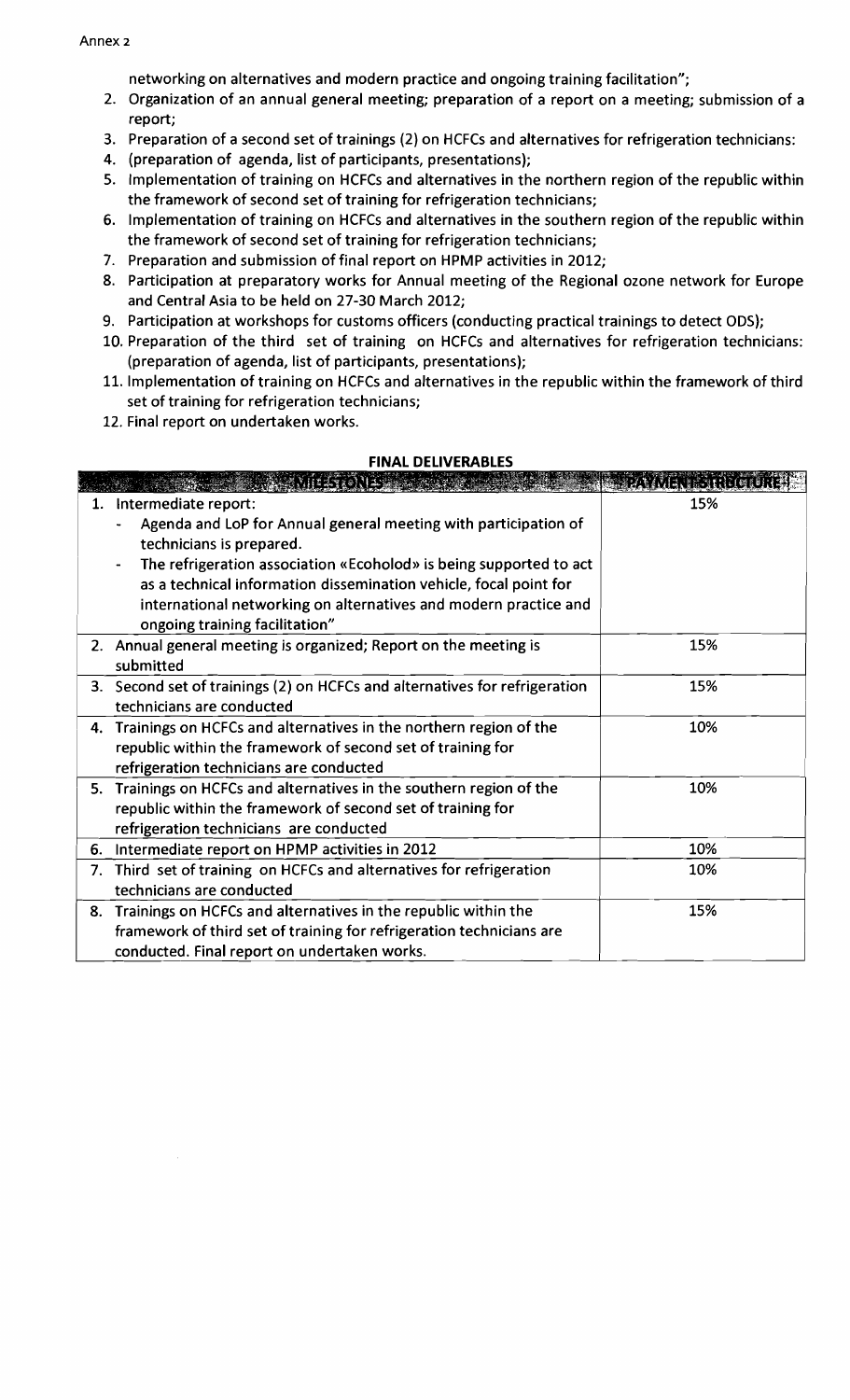REPORTING REQUIREMENTS

The expert should present reports of achieved results in agreed format describing all actions taken during the implementation of the tasks. Report is submitted after each outcome in accordance with the schedule. At the end of the contract the expert will submit a final report to the Head of the National Ozone Center of Kyrgyzstan.

## QUAI.IFICATION AND COMPETENCY REQUIREMENTS

- $\checkmark$  Higher university degree (or equivalent) in refrigerant technologies, engineering, designing and maintenance;
- $\checkmark$  Not less than 8 years experience in refrigeration sector, in ODS phase out; good knowledge of Montreal Protocol and country program on ODS phase-out in Kyrgyzstan;
- $\checkmark$  In depth understanding and knowledge of Government, industrial and civil society stakeholders in the field of refrigeration;
- $\checkmark$  Experience in writing analytical reports;
- $\checkmark$  Strong computer literacy skills, be able to work with e-mail, internet
- $\checkmark$  Excellent knowledge of Russian, knowledge of English is advantage.

#### SUBMISSION OF APPLICATIONS

All interested candidates should provide signed P-11 form, technical and financial offers and send the documents in two separate sealed envelopes:

- 1) First envelope marked "Expert in HCFC Phase-Out Management Plan Technical proposal", containing P-ll from and technical offer,
- 2) Second envelope marked "Expert in HCFC Phase-Out Management Plan Financial proposal", containing financial proposal

to the following address: 52-54, Orozbekova Street, Bishkek.

Applications may be also sent by e-mail: procurement.pcb@carnet.kg by sending two separate e-mails stating "Expert in HCFC Phase-Out Management Plan - Technical proposal" and "Expert in HCFC Phase-Out Management Plan - Financial proposal".

All applications should be sent no later than 17:00, 02 March 2012.

#### EVALUATION PROCESS

The selection of candidates will be done in 3 stages:

1<sup>st</sup> stage: - Short listing: the evaluation is done based on compliance to the below eligibility criteria.

| N <sub>o</sub> | <b>EVALUATION CRITERIA</b>                                                                                      | Comply/not |
|----------------|-----------------------------------------------------------------------------------------------------------------|------------|
|                |                                                                                                                 | comply     |
|                | Higher university degree (or equivalent) in refrigerant technologies, engineering,<br>designing and maintenance | yes/no     |
|                | Not less than 8 years experience in refrigeration sector, in ODS phase out;                                     | yes/no     |
|                | Experience in writing analytical reports                                                                        | yes/no     |
|                | Knowledge of Russian                                                                                            | yes/no     |
|                |                                                                                                                 |            |

Applications compliant to all the above mentioned minimum requirements will be accepted for the 2<sup>nd</sup> stage of evaluation.

2nd stage: - assessment of the "Technical Proposal". Assessment is carried out in accordance with the requirements set forth below.

The technical offer should include:

1. Justification of your candidacy as the most suitable for this work; (40%)

2. A brief description of the methodology (not more than 2 pages) about your approach to work and

Annex 2